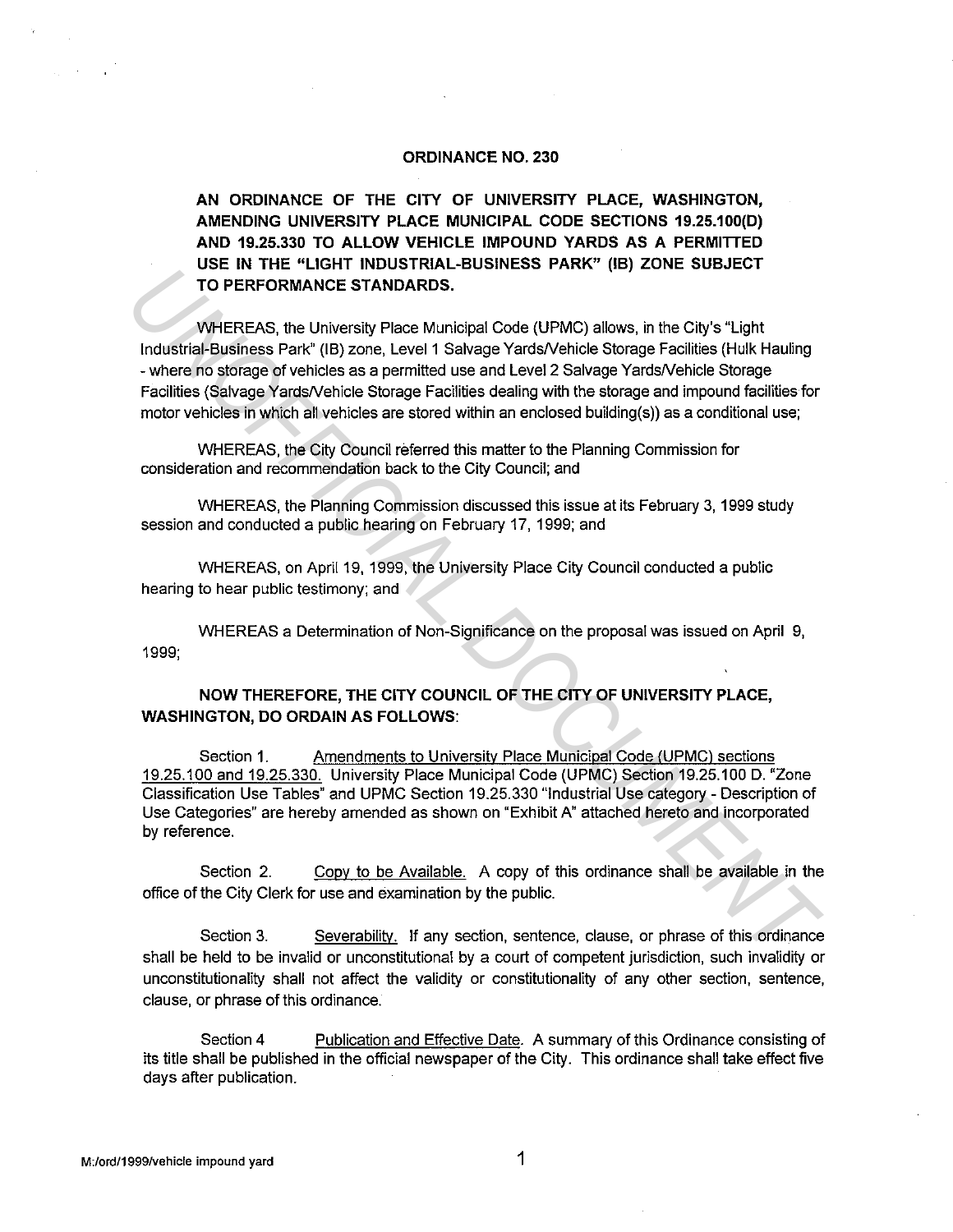## **PASSED BY THE CITY COUNCIL ON APRIL 19, 1999**

Debbie Klosowski, Mayor

**ATTEST:** 

Susan Matthew, City Clerk

ATTEST:<br>
Susan Matthew, OKy Chen<br> **AppROVED AS TO FORM:**<br>
<br> **UNOFFICIAL PUNICAL PROPERTY**<br>
Throltry X Sufficial City Attorney<br>
Date of Publication: April 27, 1999<br>
Effective Date: April 27, 1999

Date of Publication: Effective Date:

April 22, 1999 April 27, 1999

M:/ord/1999/vehicle impound yard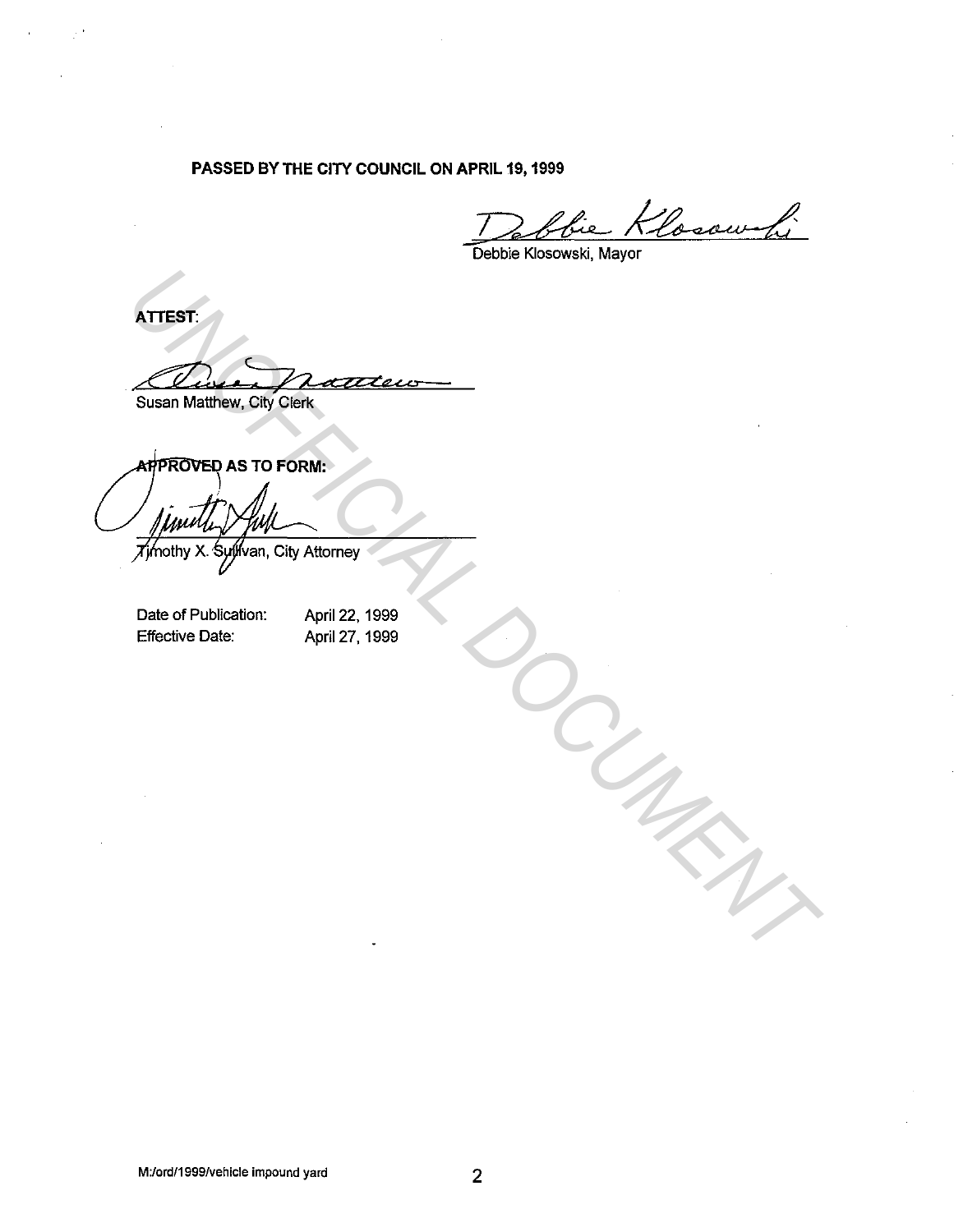# **Exhibit A**

1. Section 19.25.100 D. "Zone Classification Use Tables", pertaining to the Industrial Use Category, is hereby amended as follows,

| <b>Industrial Use Category</b>                    |                                              |                                                                |                      |                           |                                              |                                 |                                                                                                                                                                                                                                                                                                                                                                                                                      |    |    |                           |
|---------------------------------------------------|----------------------------------------------|----------------------------------------------------------------|----------------------|---------------------------|----------------------------------------------|---------------------------------|----------------------------------------------------------------------------------------------------------------------------------------------------------------------------------------------------------------------------------------------------------------------------------------------------------------------------------------------------------------------------------------------------------------------|----|----|---------------------------|
| Use & Categories                                  | Light indus<br><b>Business</b><br>Park<br>IB | Commercial<br>C                                                | Town<br>Center<br>TC | Mixed<br><b>Use</b><br>MU | Neighbor-<br>hood<br>Commercial<br><b>NC</b> | Mixed<br>Use-<br>Office<br>MU-O | Multi-<br>Family<br>Residential<br>MF                                                                                                                                                                                                                                                                                                                                                                                | R2 | R1 | Public<br>Facility<br>PF. |
| <b>Contractor Yards</b>                           | P                                            |                                                                |                      |                           |                                              |                                 |                                                                                                                                                                                                                                                                                                                                                                                                                      |    |    |                           |
| Food & Related Products                           | P                                            | C <sub>1</sub>                                                 |                      |                           |                                              |                                 |                                                                                                                                                                                                                                                                                                                                                                                                                      |    |    |                           |
| Industrial Services & Repair                      | C                                            |                                                                |                      |                           |                                              |                                 |                                                                                                                                                                                                                                                                                                                                                                                                                      |    |    |                           |
| Limited Manufacturing                             | P                                            |                                                                |                      |                           |                                              |                                 |                                                                                                                                                                                                                                                                                                                                                                                                                      |    |    |                           |
| Motion Picture, Television,<br>& Radio Production | P                                            | C1                                                             |                      |                           |                                              |                                 |                                                                                                                                                                                                                                                                                                                                                                                                                      |    |    |                           |
| Salvage YardsA/ehicle<br>Storage Facilities       | P1, C                                        |                                                                |                      |                           |                                              |                                 |                                                                                                                                                                                                                                                                                                                                                                                                                      |    |    |                           |
| <b>Storage Units</b>                              | P                                            |                                                                |                      |                           |                                              |                                 |                                                                                                                                                                                                                                                                                                                                                                                                                      |    |    |                           |
| Vehicle Impound Yards                             | E                                            |                                                                |                      |                           |                                              |                                 |                                                                                                                                                                                                                                                                                                                                                                                                                      |    |    |                           |
| Warehousing, Dist. &<br>Freight Movement          | C <sub>1</sub>                               |                                                                |                      |                           |                                              |                                 |                                                                                                                                                                                                                                                                                                                                                                                                                      |    |    |                           |
| 2.                                                | trade or-impoundment.                        | UPMC Section 19.25.330 H. and I are hereby amended at follows: |                      |                           |                                              |                                 | "H. Salvage YardsA ehicle Storage Facilities. Salvage yardsA vehicle storage<br>facilities use type refers to uses that involve the salvage of wrecked vehicles,<br>vehicle parts and appliances, and the storage of vehicles for purpose of wholesale<br>1. Level 1. Hulk hauling -- where no storage of vehicles is permitted.<br>2. Level 2. Salvage yards A which esternage facilities uses dealing with storage |    |    |                           |
|                                                   | enclosed building(s)."                       |                                                                |                      |                           |                                              |                                 | and impound facilities for motor vehicles in which all vehicles are stored within                                                                                                                                                                                                                                                                                                                                    |    |    |                           |

### Industrial Use Category

2. Level 2. Salvage yards A vehicle storage facilities uses dealing with storage and impound facilities for motor vehicles in which all vehicles are stored within enclosed building(s)."

I. Vehicle Impound Yards. Vehicle impound yards use type refers to uses dealing with impound facilities for motor vehicles. Vehicle impound yards are subject to all of the following performance standards: